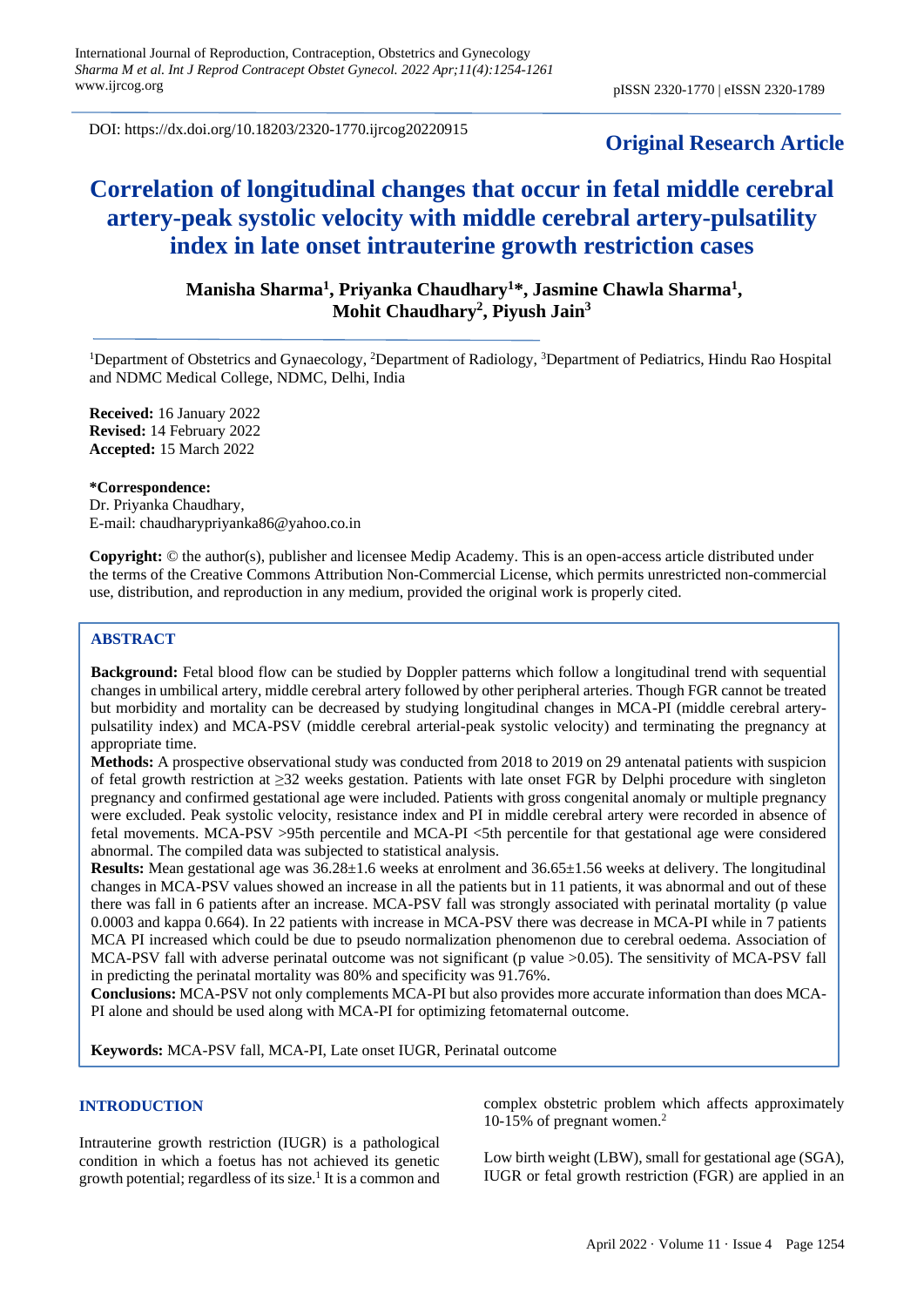inconsistent and confusing manner but they are not synonymous. The term IUGR or FGR are similar and should be used only in regard to fetus whereas SGA should be used mainly in new born whose birth weight is below the tenth percentile for the appropriate gestational age. SGA may be labeled according to reference population standards if the newborn is constitutionally small but otherwise normal (e.g. born to parents who are small and/or into an ethnic population that is smaller than the reference population). Alternatively, a fetus with delayed growth late in gestation may not have a reduction in birth weight significant enough to be classified as  $SGA<sup>3</sup>$ .

For the achievement of a normal pregnancy, development of a good utero-placental circulation is essential, for which remarkable changes occur in the maternal, placental and fetal vasculature. Fetuses that are growth-restricted, secondary to placental insufficiency redistribute their blood flow from periphery to the brain also known as the brain sparing effect. <sup>4</sup> When this mechanism fails, abnormal vascular resistance patterns develop which lead to compromise of fetal well-being, with a six to ten time higher risk of perinatal mortality.<sup>4,5</sup>

The diagnosis of IUGR/FGR is usually made clinically in the antenatal period however biometry and Doppler (arterial and venous) by ultrasound examination are essential for diagnosis and follow up. An estimated fetal weight (EFW) or AC below 10th percentile raised concerns of a suboptimal intrauterine growth, however the distinction between normal and pathologic growth often cannot reliably be made at this arbitrary cut off.<sup>6</sup> In addition, approximately 70% of fetuses below the 10th percentile had normal perinatal outcome by Lees et al  $2013<sup>5</sup>$ . Thus it was always a challenge to obstetrician to identify the pathological fetal growth restriction in order to allow intervention that would decrease perinatal morbidity and mortality.

Fetal blood flow can be studied by Doppler patterns which follow a longitudinal trend with sequential changes in umbilical artery, middle cerebral artery followed by other peripheral arteries. If adequate measures are not taken at this point venous changes appear in the severely compromised fetus. Doppler studies reveal changes of hypoxia at least one week before the non-stress test or the biophysical profile.<sup>7</sup> Venous changes are often late and are signs of advanced fetal compromise and are usually associated with the presence of acidemia.<sup>7</sup> In early onset IUGR (<32 weeks of gestation) the sequence of changes in Doppler has been studied very well but in late onset IUGR (≥32 weeks of gestation) the longitudinal changes in Doppler studies have not been investigated.<sup>3</sup>

Very few studies have been done to show longitudinal changes occurring in MCA-PI and MCA-PSV in IUGR fetuses.3,6,8 Though FGR cannot be treated but morbidity and mortality can be decreased in the baby by terminating the pregnancy at appropriate time. So, the present study was aimed to measure the longitudinal changes occurring in MCA-PI and MCA-PSV in late onset IUGR fetuses (≥32 weeks) and if they could be used for predicting the timing of delivery. Also to study if these longitudinal changes in middle cerebral artery Doppler could help in assessing the fetal well-being and predicting the fetal outcome in late onset IUGR pregnancies?

## **METHODS**

This was a tertiary care hospital based prospective observational study conducted from 2018 to 2019 on 29 antenatal patients with clinical suspicion of FGR presenting at >32 weeks period of gestation in the department of obstetrics and gynecology, Hindu Rao hospital and NDMC medical college, North DMC, Delhi, in close association with department of radiology and pediatrics. Fetal growth restriction was suspected clinically when there was a discrepancy of 3 weeks or more between period of gestation and symphysio fundal height. Patients with singleton pregnancy with confirmation of gestational age either by surety of dates or by early first trimester USG and fitting in the category of late onset FGR were included in the study. Late onset IUGR is defined as a fetus at  $\geq$ 32 weeks period of gestation in absence of congenital anomalies with AC/EFW <3rd percentile as single criterion or at least two out of three: abdominal circumference (AC)/effective fetal weight  $(EFW)$  <10th percentile; AC/EFW crossing percentiles >2 quartiles on growth percentiles; or CPR <5th percentile or UA-PI >95th percentile which was on the basis of definition given by latest consensus (2016) among senior specialist worldwide by using Delphi procedure.<sup>9</sup>

Patients with gross congenital anomaly or with presence of USG soft markers showing suspicion of any karyotype abnormality in fetus or with multiple pregnancy were excluded from the study. All patients fulfilling the inclusion criteria were taken up for the study once they had given written informed consent. Menstrual history or any significant past medical or surgical history, dietary, personal or family history was obtained. A general physical and obstetric examination was performed.

Doppler studies were done by trans-abdominal method. Vessels were identified by color Doppler and spectral trace was obtained from umbilical and middle cerebral arteries. The parameters like peak systolic velocity (PSV), RI and PI in middle cerebral artery were recorded. All recordings were obtained in the absence of fetal breathing and fetal movements.

Doppler studies were repeated weekly or every 2nd or 3rd day depending upon the period of gestation whenever high resistance was seen in umbilical artery. Patients were monitored longitudinally and steroid coverage was given for fetal lung maturity whenever required. The MCA-PSV were considered abnormal if the measurements was above the upper limit of normal (>95th percentile for the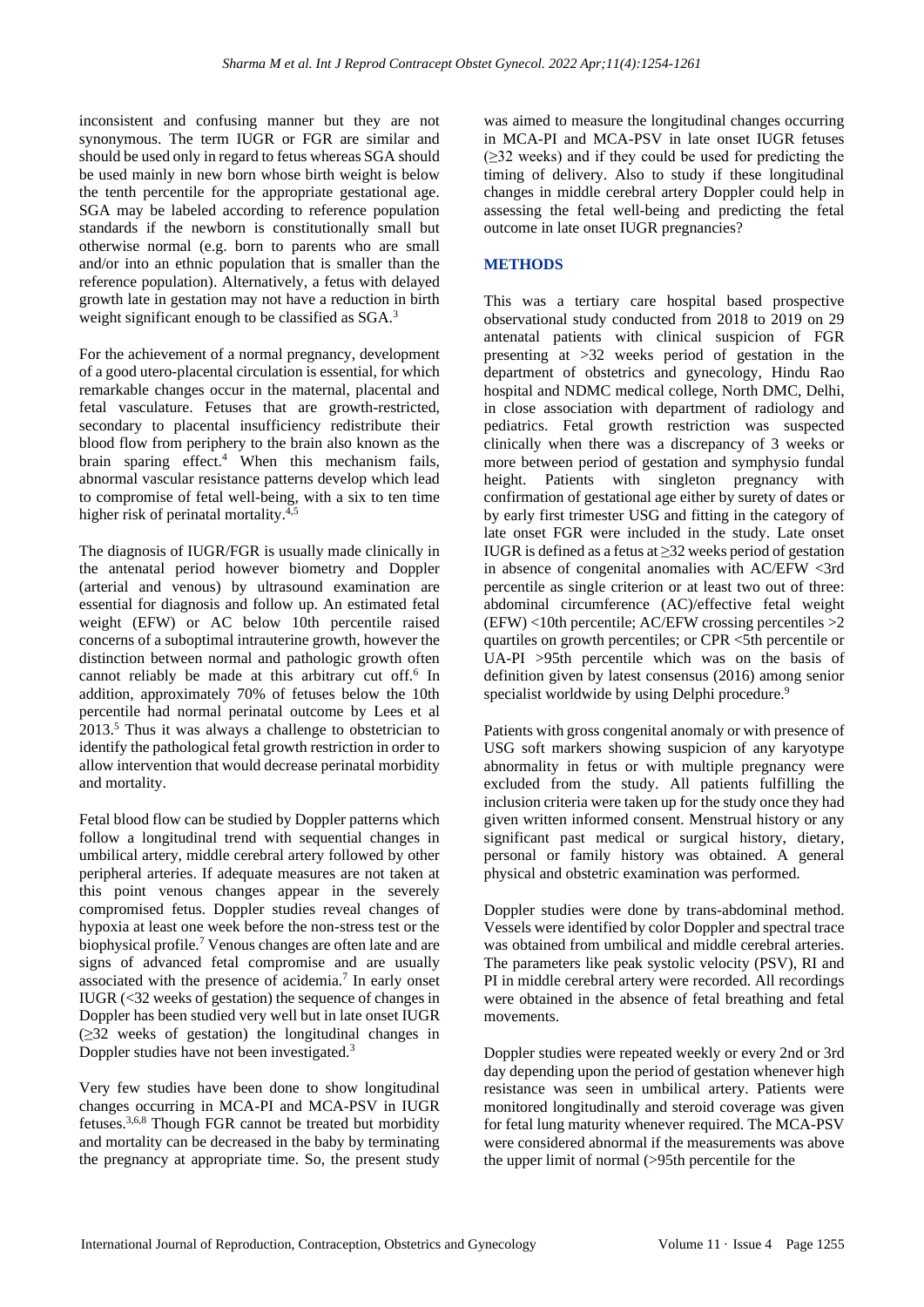gestational age) and the MCA-PI was considered abnormal if the measurements was below the lower limit of normal (<5th percentile for the gestational age), according to available nomograms for that period of gestation, as given by Doppler calculator. Available at https://medicinafetalbarcelona.org/calc/2017.10. Management of the patients was done as per standard hospital protocol. They were followed till delivery for various fetomaternal outcomes. Adverse perinatal outcome included intrauterine death, stillbirth, early neonatal mortality or neonatal complication like hypoglycemia, sepsis, seizures and stay in NICU.

The data was compiled and subjected to statistical analysis using statistical package for social sciences (SPSS) version 21.0. Privacy and confidentiality of each participant was assured.

**RESULTS**

The mean age of patients with pregnancy with IUGR in our study was 24.97 years and ranged from 19 to 32 years. 62% patients were nulliparous and majority of them (41.4%) were educated up to 10th class or more. Mean gestational age at the time of enrolment was 36.28±1.6 weeks and 36.65±1.56 weeks at delivery with range from 32 to 39 weeks at delivery.

In 29 patients serial Doppler were done (26 patients had 2 Doppler readings and 3 patients had 3 Doppler readings) and they were studied for the longitudinal changes in MCA-PSV and MCA-PI. We found that there was an increase in values for MCA-PSV in all the patients but in 11 patients, it was abnormal (>95th percentile) and out of these there was fall in MCA-PSV in 6 patients after showing an increasing trend (Table 1). Longitudinal changes in MCA-PSV and MCA-PI with MCA PSV fall in 3 patients are shown along with final consequences (Figure 1-3). In 22 patients when MCA-PSV increased there was decrease in MCA-PI. But in 7 patients when MCA-PSV increased there was an increase in MCA PI (longitudinal changes in 2 patients shown in Figure 4 and 5). The fetomaternal outcome and birth weight in these patients has been mentioned in the individual graphs.

#### **Table 1: Distribution of patients of late onset IUGR according to various Doppler parameters at last scan.**

| Doppler parameters of vessels       | Number of patients $(n=29)$ Percentage $(\% )$ |       |
|-------------------------------------|------------------------------------------------|-------|
| <b>MCA-PI</b>                       |                                                |       |
| Normal $(\geq 5$ th percentile)     | 18                                             | 62.07 |
| Abnormal (<5th percentile)          |                                                | 37.93 |
| <b>MCA-PSV</b>                      |                                                |       |
| Normal (<95th percentile)           | 18                                             | 62.07 |
| Abnormal $( \geq 95$ th percentile) |                                                | 37.93 |

#### **Table 2: Correlation of MCA-PSV fall with perinatal mortality.**

| <b>Correlation</b>  |         | <b>Perinatal mortality</b> |           |              |                      |              |
|---------------------|---------|----------------------------|-----------|--------------|----------------------|--------------|
|                     |         | N <sub>o</sub>             | Yes       | <b>Total</b> | P value <sup>1</sup> | <b>Kappa</b> |
|                     |         | N(%                        | N(%)      | N(% )        |                      |              |
| <b>MCA-PSV fall</b> | Absent  | 22 (75.86)                 | 1(3.45)   | 23(79.31)    | 0.0003               | 0.664        |
|                     | Present | 2(6.90)                    | 4 (13.79) | 6(20.69)     |                      |              |
| <b>Total</b>        |         | 24 (82.76)                 | 5(17.24)  | 29 (100.00)  |                      |              |

<sup>1</sup>Chi square test.

### **Table 3: Correlation of MCA-PSV fall with adverse perinatal outcome in patients with late onset IUGR.**

| Doppler parameter     |         | <b>Adverse perinatal outcome</b> | <b>Total</b>   |    |                |
|-----------------------|---------|----------------------------------|----------------|----|----------------|
|                       |         | Yes                              | N <sub>0</sub> |    | <b>P</b> value |
|                       | Absent  | ۱۵                               |                |    | 0.553#         |
| $MCA$ PSV fall $n=29$ | Present |                                  |                |    |                |
| <b>Total</b>          |         |                                  |                | οq |                |

#Fisher exact test.

#### **Table 4: MCA-PSV fall and its predictive value for perinatal mortality and adverse perinatal outcome.**

| MCA-PSV fall                           |       | <b>Sensitivity</b> $(\%)$ Specificity $(\%)$ | $\mathbf{AUC}$ |        | <b>PPV</b> $(\% )$ <b>NPV</b> $(\% )$ | - P value |
|----------------------------------------|-------|----------------------------------------------|----------------|--------|---------------------------------------|-----------|
| <b>Perinatal mortality</b>             | 80.00 | 91.67                                        | 0.86           | 66.67  | 95.65                                 | 0.00031   |
| <b>Adverse perinatal outcome</b> 24.00 |       | 100.00                                       | 0.62           | 100.00 | 17.39                                 | 0.553#    |

#Fisher exact test; 1Chi square test.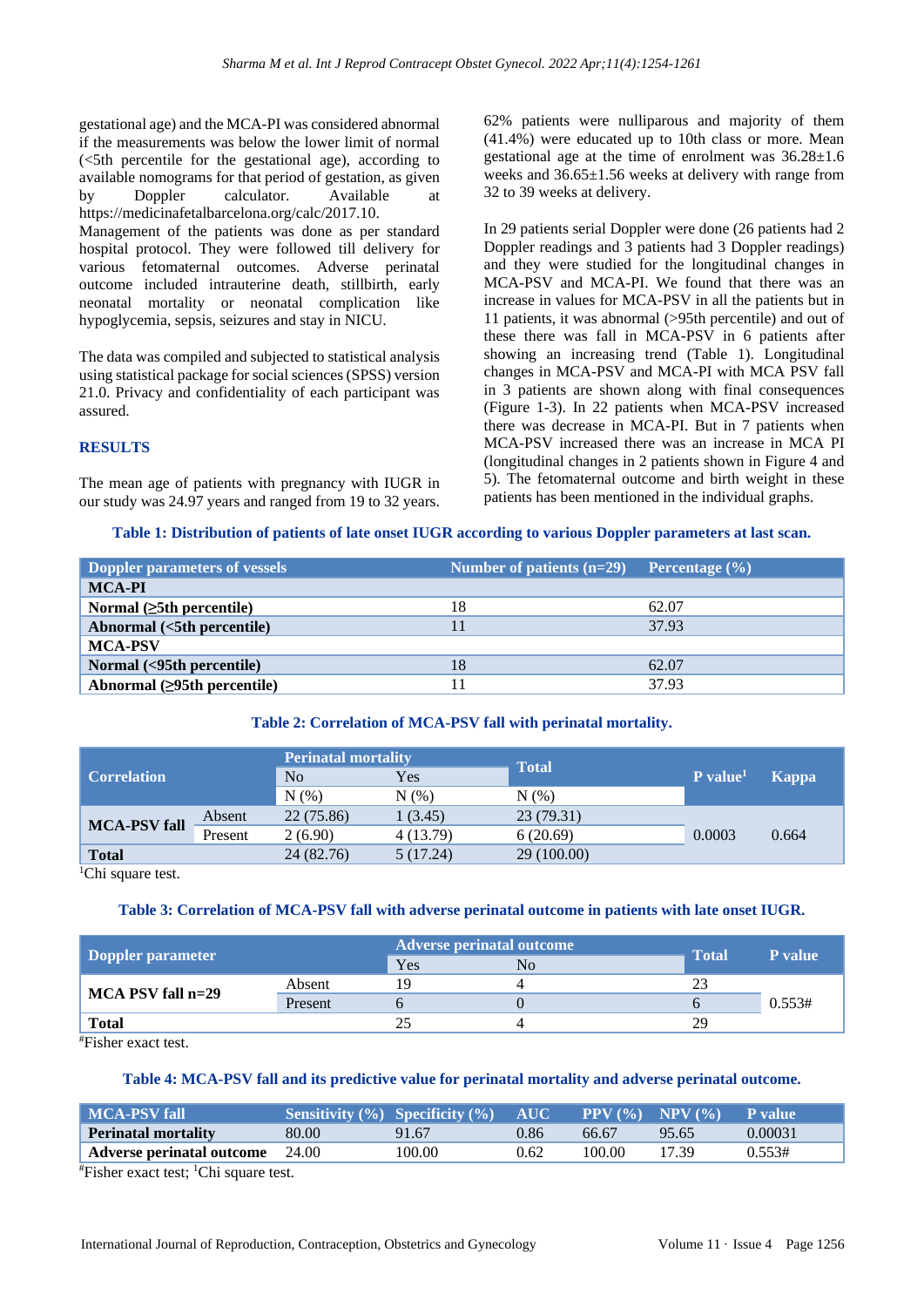| <b>Maternal</b> | Mode of labour $(n=23)$ |             | $P$ value <sup>1</sup> | Mode of delivery (n=29) |            |              | $P$ value <sup>1</sup> |
|-----------------|-------------------------|-------------|------------------------|-------------------------|------------|--------------|------------------------|
| outcome         | Induced                 | Spontaneous |                        | <b>LSCS</b>             | <b>NVD</b> | Instrumental |                        |
| <b>MCA-PSV</b>  |                         |             |                        |                         |            |              |                        |
| <b>Normal</b>   |                         |             | 0.340#                 | 12                      | 6          |              | 0.175#                 |
| <b>Abnormal</b> |                         |             |                        | $\mathbf{r}$            | C          |              |                        |
| <b>MCAPI</b>    |                         |             |                        |                         |            |              |                        |
| <b>Normal</b>   |                         |             | 0.340#                 | 12                      |            |              | 1#                     |
| <b>Abnormal</b> |                         |             |                        | $\mathbf{r}$            |            |              |                        |

**Table 5: Maternal outcome and correlation with Doppler parameters in late onset IUGR.**

#Fisher exact test.



**Figure 1 (a and b): (Patient no.14) PSV-fall, LSCS/L/NICU/NC/RD/B.W-1680.**



**Figure 2 (a and b): (Patient no 19) PSV-Fall, LSCS/NM/NICU/NC/RD/B.W-1850.**



**Figure 3 (a and b): (Patient no.23) PSV-Fall, NVD/ IUD/B.W-1800.**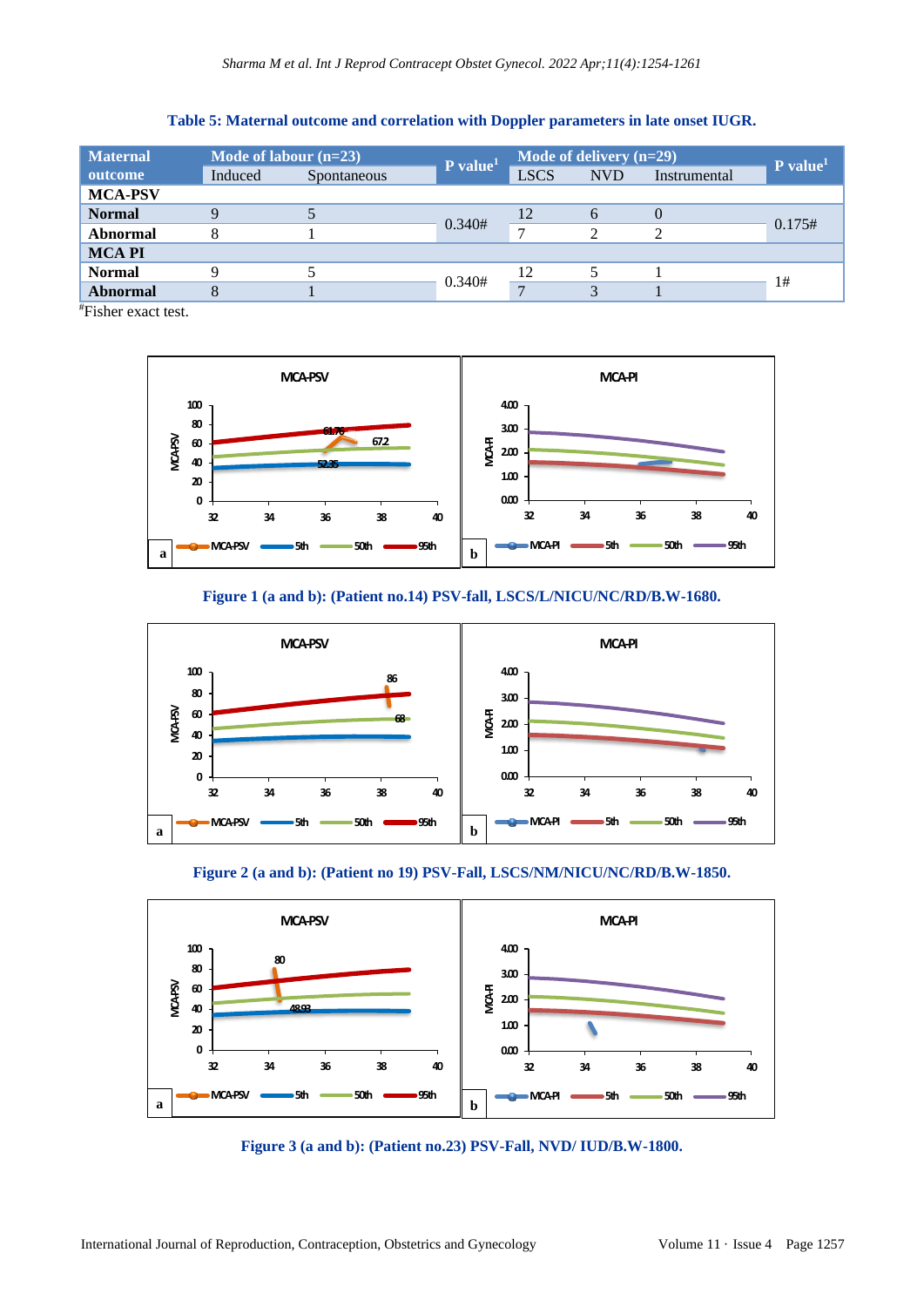

**Figure 4 (a and b): (Patient no. 10) LSCS/L/NICU/NC/B.W-1900.**



**Figure 5 (a and b): (Patient no. 27) LSCS/L/NICU/B.W-1700**

LSCS=lower segment caesarean section; NVD=normal vaginal delivery; L=live birth, PM=perinatal mortality (includes: SB=stillbirth; NM=early neonatal mortality; IUD=intrauterine death), NICU=neonatal intensive care unit, NC=neonatal complications (includes hypoglycemia, seizures, sepsis and hypocalcemia).



**Figure 6: Correlation of MCA peak systolic velocity fall with perinatal mortality.**

As shown in Table 2 and Figure 6, out of 6 patients who showed MCA-PSV fall, 4 patients had perinatal mortality but 2 fetuses with MCA-PSV fall survived. In our study MCA-PSV fall was found strongly associated with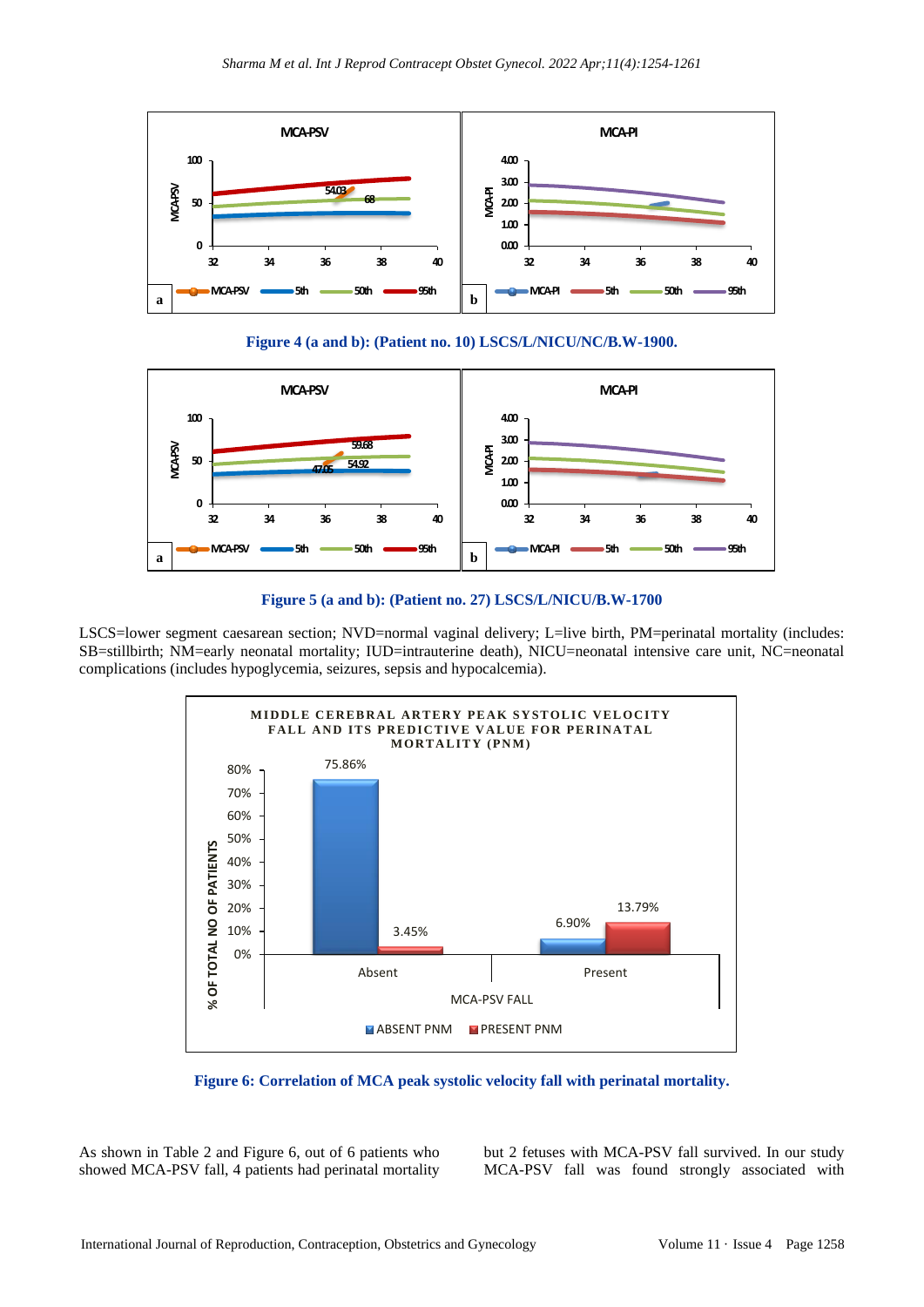perinatal mortality with p value 0.0003. A good strength of association was there as kappa was 0.664.

In our study NICU admission or stay ≥5 days, Apgar score ≤7 at 5 minute and any neonatal complication were taken as perinatal morbidity. Adverse perinatal outcome included both perinatal mortality and morbidity. As shown in Table 3, association of MCA-PSV fall with adverse perinatal outcome was not found significant statistically as p value was >0.05. Sensitivity and specificity of MCA-PSV fall for predicting perinatal mortality and adverse perinatal outcome has been shown in Table 4. The sensitivity of MCA-PSV fall in predicting the perinatal mortality was 80% with a very high specificity of 91.76% to rule out true negative (Table 4). Maternal outcome and its correlation with Doppler parameters in late onset IUGR had been shown in Table 5. Six patients had elective LSCS so not included in mode of labour.

#### **DISCUSSION**

Pregnancies complicated by IUGR need screening and timely diagnosis in order to prevent unwanted adverse perinatal outcome related to it by intervention at appropriate time. In our study mean age of the patients was 24.97 years and ranged from 19 to 32 years and it is comparable to the study by Gupta et al 2016 showing mean maternal age as  $24.3 \pm 3.57$  and  $25.00 \pm 3.40$  years in their cases and control groups respectively.<sup>6</sup> Mean gestational age at the time of delivery in our study was  $36.65 \pm 1.56$ weeks which was comparable with studies done by Gupta et al  $(2016)$   $(36.10\pm0.91$  weeks).<sup>6</sup> We observed preeclampsia in 62.06% of patients and oligohydramnios  $(AFI \le 5)$  in 55.17% and 24% patients had both oligohydramnios and pre-eclampsia while Gupta et al (2016) found 70% of women with oligohydramnios in controls and 60% among cases.<sup>6</sup>

In our study on 29 patients of late onset IUGR Doppler examination was done two times in 26 patients and 3 times in 3 patients with ≥32 weeks period of gestation. While in study by Oros et al (2011) 616 Doppler scans were done on 171 patients with median of 3 times and ranged from 2- 9 times.<sup>8</sup> In 72.5% women more than 2 examinations were performed and, in our study,  $>2$  examinations were done in 55% of the cases.

As shown in Figure 1-5 serial Doppler values were plotted on normal reference ranges showing the relation of change in Doppler value with subsequent reading (only 5 patients were shown). They were studied for the longitudinal changes in MCA-PSV and MCA-PI. In 22 patients when MCA-PSV increased there was decrease in MCA-PI which explained that whenever there was decreased resistance in cerebral vessels there was increase in blood flow due to vasodilatation as a marker of fetal adaptive mechanism to hypoxia known as brain sparing effect.<sup>1,11</sup> But in 7 patients when MCA-PSV increased there was increase in MCA-PI which was not a normal trend in late FGR. This could be due to pseudo normalization phenomenon due to cerebral oedema which was a grievous finding in such growth restricted fetuses and reflected terminal decompensation due to acidemia following hypoxia.<sup>12</sup> In these patients caesarean section rate was high and babies were delivered early in order to prevent severe insult to the fetus. This pseudo normalization trend had been observed by Kuber et al 2016 also in some growth restricted babies who did not survive.<sup>12</sup> Bano et al (2010) had also stressed on the observation of pseudo normalization and stated that if hypoxia persisted the diastolic flow in MCA returns to the normal level which may not be an indicator of fetal wellbeing but reflected terminal decompensation in the setting of academia or brain oedema.<sup>13</sup> Very few studies have been done in India in which such types of longitudinal changes were studied in late onset IUGR in MCA-PI and MCA-PSV.

As shown in Table 3, out of 29 patients who were followed for longitudinal trends there was a fall in MCA-PSV in 6 patients after showing an increasing trend. In 4 patients with MCA-PSV fall there was perinatal mortality as these babies could not be survived. However 2 babies who had MCA-PSV fall but survived were admitted to NICU and had neonatal complications and respiratory distress. MCA-PSV fall was found strongly associated with perinatal mortality with p value 0.0003. A good strength of association was there as kappa was 0.664. The sensitivity of MCA-PSV fall in predicting the perinatal mortality was 80% with a very high specificity of 91.76% to rule out true negative (Table 4). Wladimiroff et al (1986) found that MCA-PSV was more sensitive than MCA-PI for detecting perinatal death in cerebral blood flow Doppler.<sup>14</sup> They also stated that MCA-PSV increased in FGR fetuses due to increase blood flow to the brain. However, factors like vasoconstriction, changes in cardiac contractility or redistribution of cardiac output might contribute to raised MCA-PSV in overstressed fetus prior to death. Rizzo et al 1995 also found that in IUGR patients MCA-PSV increases and remained elevated just prior to fetal demise.<sup>15</sup> Later ACOG practice bulletin (2000) stated that MCA-PSV increased in severely growth restricted fetuses and remained elevated until a few hours prior to fetal death.<sup>16</sup> Mari et al 2007 have shown that MCA-PSV became elevated prior to non-reassuring heart rate tracing like continuous late deceleration or a biophysical profile score <4 in severe FGR.<sup>8</sup> If MCA-PI was abnormal and MCA-PSV was normal the condition was less severe than in cases where both were abnormal. As FGR condition intensifies MCA-PI started increasing and MCA-PSV started falling, the fetus started to decompensate and death occured. Thus, MCA-PSV fall appeared to be more sensitive than abnormal MCA-PI for predicting perinatal death as seen in our study. In longitudinal monitoring of MCA-PSV by Gupta et al 2016, there was an initial increase in velocity beyond the 95th percentile followed by a fall prior to intrauterine fetal demise in three fetuses, however the value remained above the upper limit of normal.<sup>6</sup> Specificity of fall of MCA-PSV for predicting fetal death was quite high suggesting that it could be a pre terminal event and termination of pregnancy may be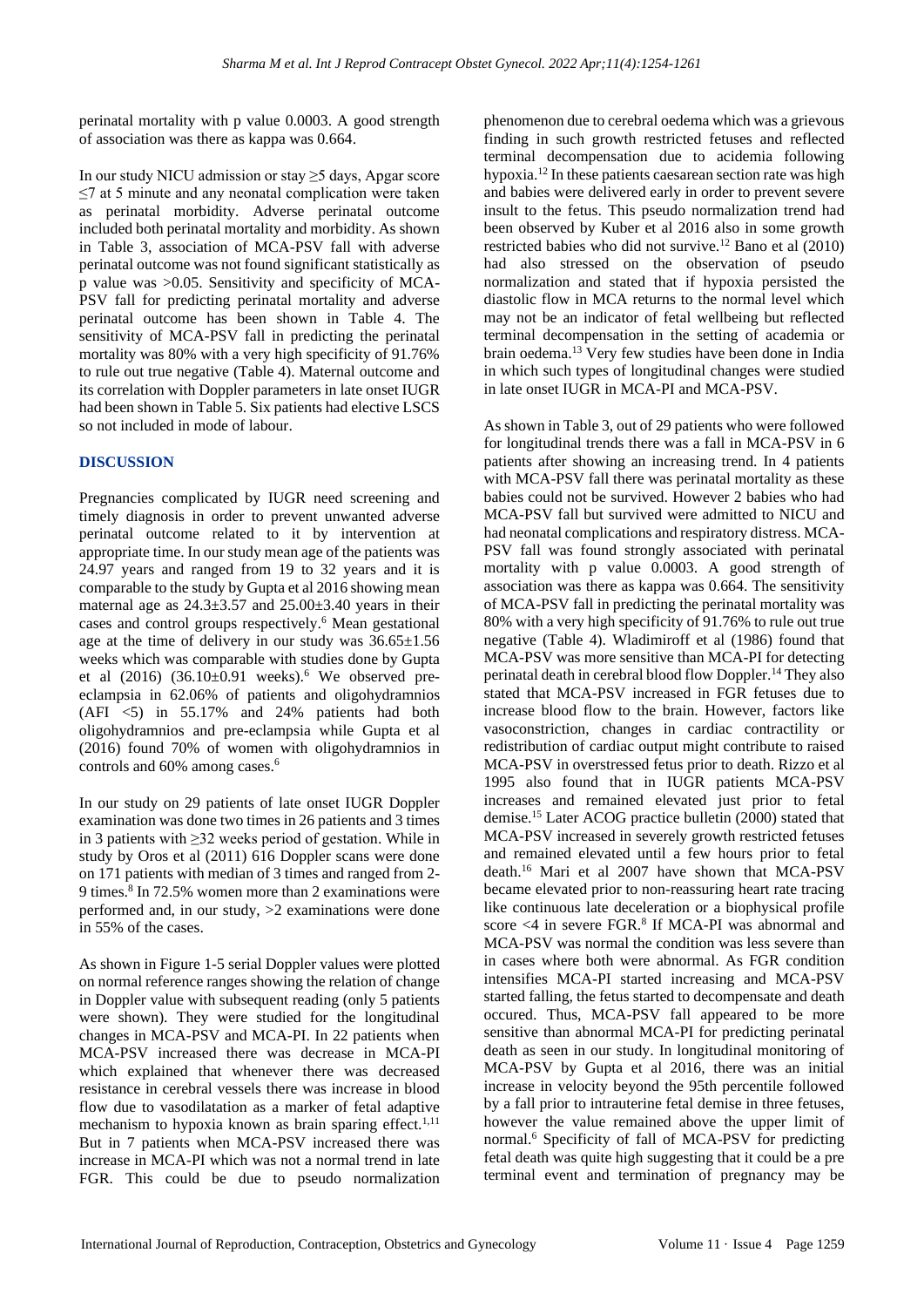contemplated when this situation was documented to prevent perinatal mortality. Oczan et al have suggested that MCA-PSV was a good predictor of perinatal mortality in IUGR fetuses.<sup>17</sup>

In our study as shown in Table 5, we found that in maximum number of patients (74%) labour was induced, whereas labour was induced in 66.7% patients in the study by Oros et al 2011. <sup>3</sup> LSCS rate was higher in our study (65.5%) as compared to the studies done by Oros et al 2011 and Nalini et al 2017 who found 53% and 52% caesarean section rate respectively.<sup>3,18</sup>

However mode of labour whether spontaneous or induced was not significantly associated with Doppler parameters studied, this could be due to the reason that most of our clinicians take early decision. Correlation of MCA-PI and MCA-PSV with mode of delivery was also not significant as p>0.05.

## **CONCLUSION**

It is concluded that longitudinal trends of MCA-PSV and MCA-PI provides more useful information than single reading of these parameters. Pseudo-normalization in MCA-PI may be seen with severity in growth restriction but still MCA-PSV is useful as its value will be high followed by a fall predicting imminent death. MCA PSV is a better parameter in predicting perinatal mortality than MCA PI. Thus, MCA-PSV not only complements MCA-PI but it also provides more accurate information than does the MCA-PI alone. It is suggested that MCA-PSV should be used along with MCA-PI for optimizing good fetomaternal outcome.

*Funding: No funding sources*

*Conflict of interest: None declared*

*Ethical approval: The study was approved by the Institutional Ethics Committee*

#### **REFERENCES**

- 1. Bhide A, Paganl G. Fetal growth restriction. In: Bhide A, Daftary N, eds. Arias' Practical Guide to High-Risk Pregnancy & Delivery, A South Asian Perspective. 4th ed. Philadelphia: Elsevier; 2015: 86- 92.
- 2. Suhag A, Berghella V. Intrauterine growth restriction (IUGR): etiology and diagnosis. Curr Obstet Gynecol Rep. 2013;2:102-11.
- 3. Oros D, Figueras F, Cruz-Martinez R, Meler E, Munmany M, Gratecos E. Longitudinal changes in uterine, umbilical and fetal cerebral Doppler indices in late-onset small-for-gestational-age fetuses. Ultrasound Obstet Gynecol. 2011;37(2):191-5.
- 4. Adre J. Cerebral blood flow and metabolism in the developing fetus. Clin Perinatol. 2009;36(3):513-30.
- 5. Lees C, Marlow N, Arabin B, Bilardo CM, Brezinka C, Derks JB, et al. Perinatal morbidity and mortality in early-onset fetal growth restriction: COHORT

outcomes of the trial of randomized umbilical and fetal flow in Europe (TRUFFLE). Ultrasound Obstet Gynecol. 2013;42(4):400-8.

- 6. Gupta S, Sharma SH, Mundliya R, Ratanoo L. Utility of Doppler derived MCA-PSV and MCA-PI in prediction of perinatal outcomes of IUGR pregnancies. Int J Reprod Contracept Obstet Gynaecol. 2016;5(9):3017-21.
- 7. Gonzalez JM, Stamilio DM, Ural S, Macones GA, Odibo AO. Relationship between abnormal fetal testing and adverse perinatal outcomes in intrauterine growth restriction. Am J Obstet Gynecol. 2007;196(5):48-51.
- 8. Mari G, Hanif F, Kruger M, Cosmi E, Santolaya-Forgas J, Treadwell MC. Middle cerebral artery peak systolic velocity: a new Doppler parameter in the assessment of growth-restricted fetuses. Ultrasound Obstet Gynecol. 2007;29(3):310-6.
- 9. Gordijn SJ, Beune IM, Thilaganathan B, Papageorghiou A, Baschat AA, Baker PN, et al. Consensus definition of fetal growth restriction: a Delphi procedure. Ultrasound Obstet Gynecol. 2016;48(3):333-9.
- 10. Medicine Fetal Barcelona. Fact sheet: Integrated management of fetal growth restriction and Doppler calculator, 2017. Available at: https://medicinafetalbarcelona.org/calc/. Accessed on 1 January 2022.
- 11. Cunningham F, Leveno K, Bloom S, Dashe J, Hoffman B, Casey B, et al. Williams obstetrics: Fetal-Growth disorders. 25th ed. New York: McGraw Hill; 2018: 847-8.
- 12. Kuber R, Randhawa S, Khaladkar S, Patil AM. Doppler study of middle cerebral artery and umbilical artery in biometrically suspected intra uterine growth restricted pregnancies. Int J Res Med Sci. 2016;4(2):403-14.
- 13. Bano S, Chaudhary V, Pande S, Mehta VL, Sharma AK. Color Doppler evaluation of cerebral-umbilical pulsatility ratio and its usefulness in the diagnosis of intrauterine growth retardation and prediction of adverse perinatal outcome. Indian J Radiol Imaging. 2010;20:20-5.
- 14. Wladimiroff JW, Tonge HM, Stewart PA. Doppler ultrasound assessment of cerebral blood flow in the human fetus. Br J Obstet Gynaecol. 1986;93(5):471- 5.
- 15. Rizzo G, Capponi A, Arduini D, Romanini C. The value of fetal arterial, cardiac and venous flows in predicting pH and blood gases measured in umbilical blood at cordocentesis in growth retarded fetuses. Br J Obstet Gynaecol. 1995;102(12):963-9.
- 16. American College of Obstetricians and Gynecologist. ACOG practice Bulletin: Intrauterine Growth Restriction. Number 12. Washington, DC; American College of Obstetricians and Gynecologist; 2000.
- 17. Ozcan T, Sbracia M, d'Ancona RL, Copel JA, Mari G. Arterial and venous Doppler velocimetry in the severely growth-restricted fetus and associations with